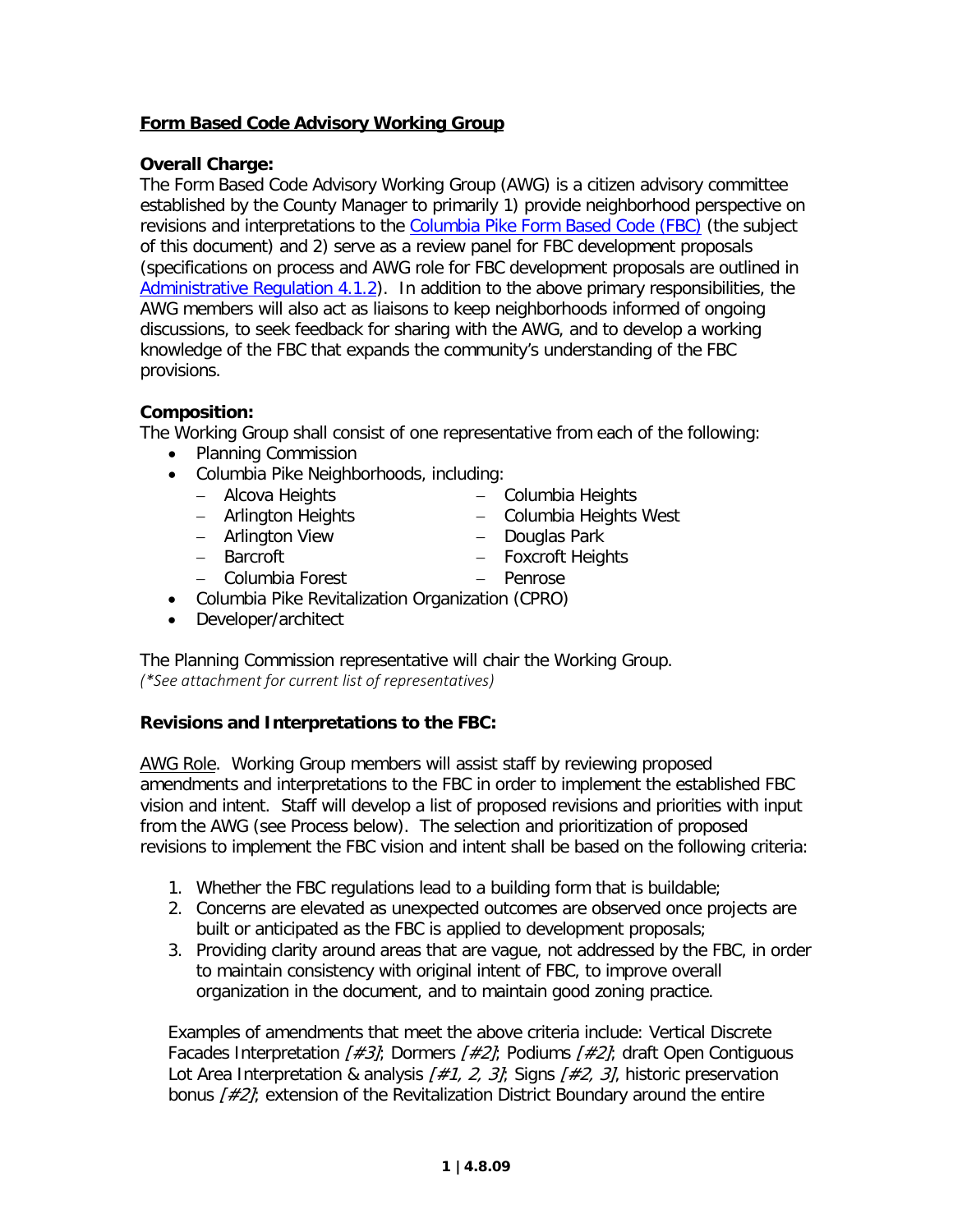Arlington Mill Community Center property [#3]; Civic Buildings [#3], and draft Corner interpretation [#1].

4. In addition to the above, the AWG will also assist staff by reviewing any changes to the vision for a particular area of Columbia Pike or changes to goals that are expressed in the FBC. These items could come in two forms: minor and major adjustments. Minor changes are those that may require less staff and community time and resources and may have fewer policy implications. These items can be included on the Work List where there is a clear interest from stakeholders and direction from the County Board. Major changes may require more extensive analysis, staff and community time and resources, and have broader policy implications, in which case, should be reviewed with and prioritized at the direction of the County Board.

Previously approved examples of these types of FBC amendments that generated a change to the vision and required more extensive analysis included the realignment of S. Highland Street and modification of RBL distances for several cross streets (Walter Reed, Glebe, Dinwiddie, etc). Amendments to add/delete new "Streets" and respective RBLs or changing a BES frontage type designation would also conform to this category.

Process.The Columbia Pike Initiative Coordinator will maintain a Work List of proposed issues/amendments for review and a general schedule for each calendar year. The Work List will be prepared in coordination with other Planning work programs and schedules. Additions to the list may be submitted by the County Board, staff, FBC AWG members, community members, developers, property owners, or others for review. Staff will evaluate the proposed issue/amendment to determine if proposals meet the criteria described above. If a proposed issue/amendment meets the criteria, staff will add the item to the Work List with a projected timeframe—by assessing the item's priority level in consultation with the County Manager—for further review and analysis. Where applicable, staff would note in a memorandum, staff's rationale on why an item may not be included on the Work List. To prioritize the work list, staff will consider multiple factors including items' importance and benefits; its urgency for review such as hindrances to development projects; County Board direction; and available staff and community time/resources and coordination with other ongoing work loads.

At the end of each calendar year, staff expects to prepare a draft Work List for the upcoming year. At that time, staff will share the draft work list with the FBC AWG for review and feedback. Once that occurs, the Work List would be finalized and would be reviewed at a point mid-year to assess progress and the pending work load. Adjustments may be made at that time. The FBC AWG members may suggest items or issues for review, with priorities, and share it with staff in writing for consideration. Time may be allotted on FBC AWG meeting agendas in those time frames for further discussion of items. Staff will compare any suggested items against its list and will use it as an advisory component to finalize the proposed Work List for each calendar year, or shorter periods of time as necessary.